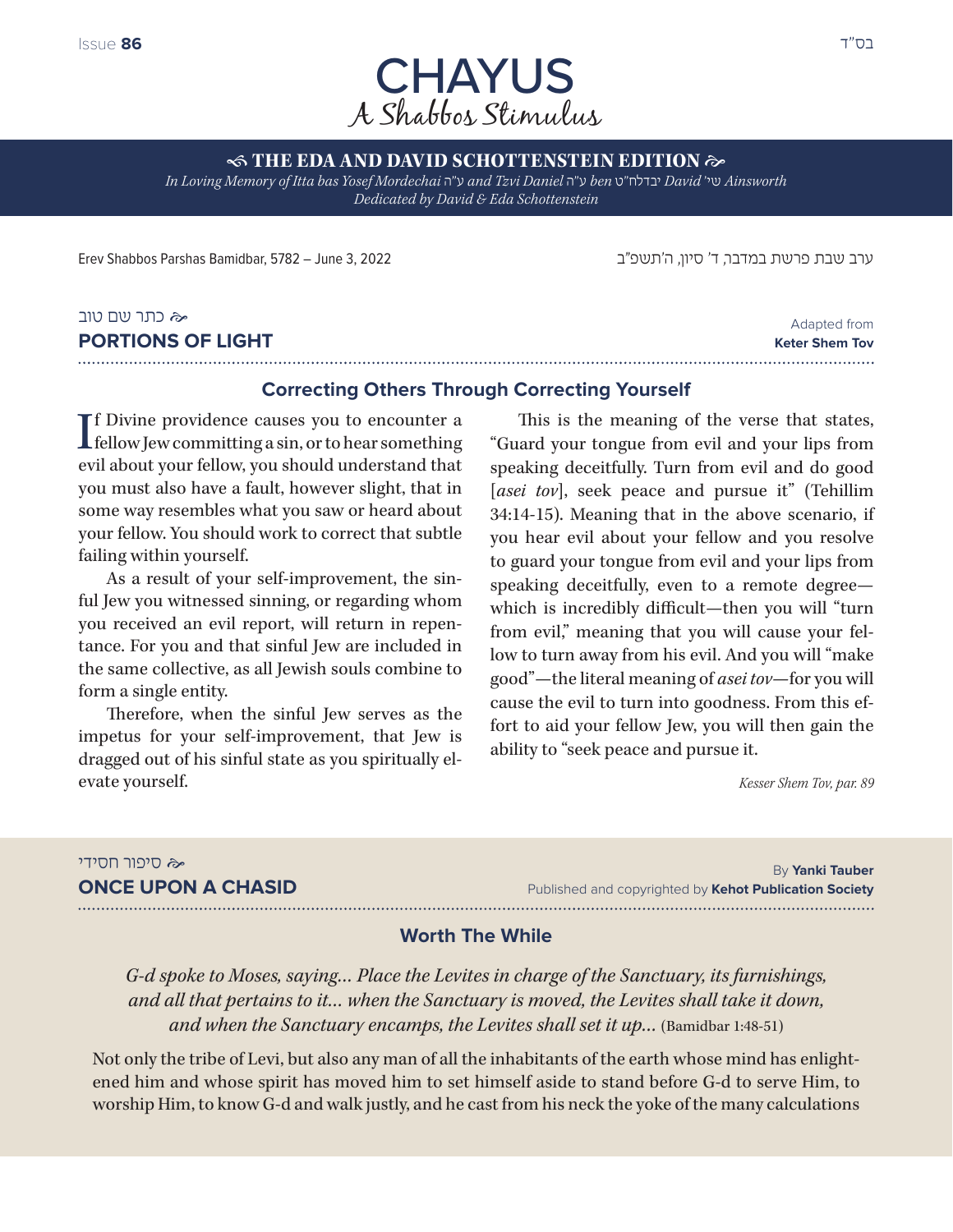that men seek—also he has become sanctified, a holy of holies, and G-d shall be his portion and his lot for all eternity… just as the priests and the Levites.

*Maimonides Shemita 13:13*

In the summer of 1955 a young man wrote the<br>Lubavitcher Rebbe shlita of his plans to make a n the summer of 1955 a young man wrote the short trip to a certain city. In his reply, the Rebbe urged him to utilize the opportunity to exert a positive influence on the local Jewish population.

During their wanderings in the Sinai Desert, the Rebbe explained, the Jewish people constructed the Sanctuary, a portable house of worship which they set up at each of their encampments. The Sanctuary was a formidable structure, consisting of towering gold-plated wall sections, layers of embroidered tapestries, a large wall enclosing courtyard set up with posts, stakes and hundreds of feet of fabric, and many other components and furnishings—all described in minute detail in the Torah. A work crew of several thousands of Levites were involved in the unloading and assembling of the Sanctuary at each camp, and its dismantling and loading onto carts when the Divine command would come to move on.

A cloud, representing the presence of G-d,

would hover over the Sanctuary. When the cloud would rise, this was Divine signal to break camp. As the Torah relates, "By the word of G-d the children of Israel would journey, and by the word of G-d they would camp; as long as the cloud rested over the Sanctuary they would camp… when the cloud tarried long over the Sanctuary for many days, they kept the charge of G-d and would not journey. At times, the cloud would be for [only] a few days on the Sanctuary… at times, [only] from evening to morning… whenever it would rise, they journeyed".

Yet even at their shortest encampment, the entire Sanctuary was set up—down to its every last component and fixture—to serve as the 'meeting point' with the Almighty, if only for a single day. "You, too," concluded the Rebbe, "when you arrive at your destination, should utilize every free moment to reach out to our fellow Jews and to bring to them the wellsprings of Torah, regardless of the length of time that you plan to stay."

#### אור תורה **OHR TORAH**

Translated by: **Yechiel Krisch** Adapted from the teachings of the **Mezritcher Maggid** 

## **Upon the Bedrock of Ten Commandments**

Tntil the giving of the Torah, "the pillars of heaven trembled" (Iyov 26:11) and there was no stability to creation. For G-d created the world with ten utterances (מאמרות), and an utterance (i.e., the term אמירה (is an act of soliloquy—words spoken in the heart, from the depths of the mind. The stronger form of expression, the notion of speech (דיבור(, i.e., words spoken to reach an outside listener, did not yet exist, and so the physical world was only precariously sustained at that time.

Then, during the giving of the Torah G-d delivered ten commandments (lit., speeches-דברות), one act of speech corresponding to each of the ten utterances. This stabilized creation, which would from then on be supported by the firm bedrock of G-d's combined thought and speech.

This explains the verse: "I rejoice over Your utterance" (Tehillim 119:162). Since "I" refers to the ten commandments, which begin with the word "I" (אנכי), the verse could alternatively be read: "rejoicing occurred as a result of the ten commandments being added to creation over the ten utterances" because the world rejoiced when it was stabilized by G-d's speech, through the ten commandments.

This also explains the verse: "For He uttered and it came about; He commanded and it endured" (Tehillim 33:9). While it was G-d's utterance that created the world, it is only His "command"—the ten commandments—that ensure the world endures.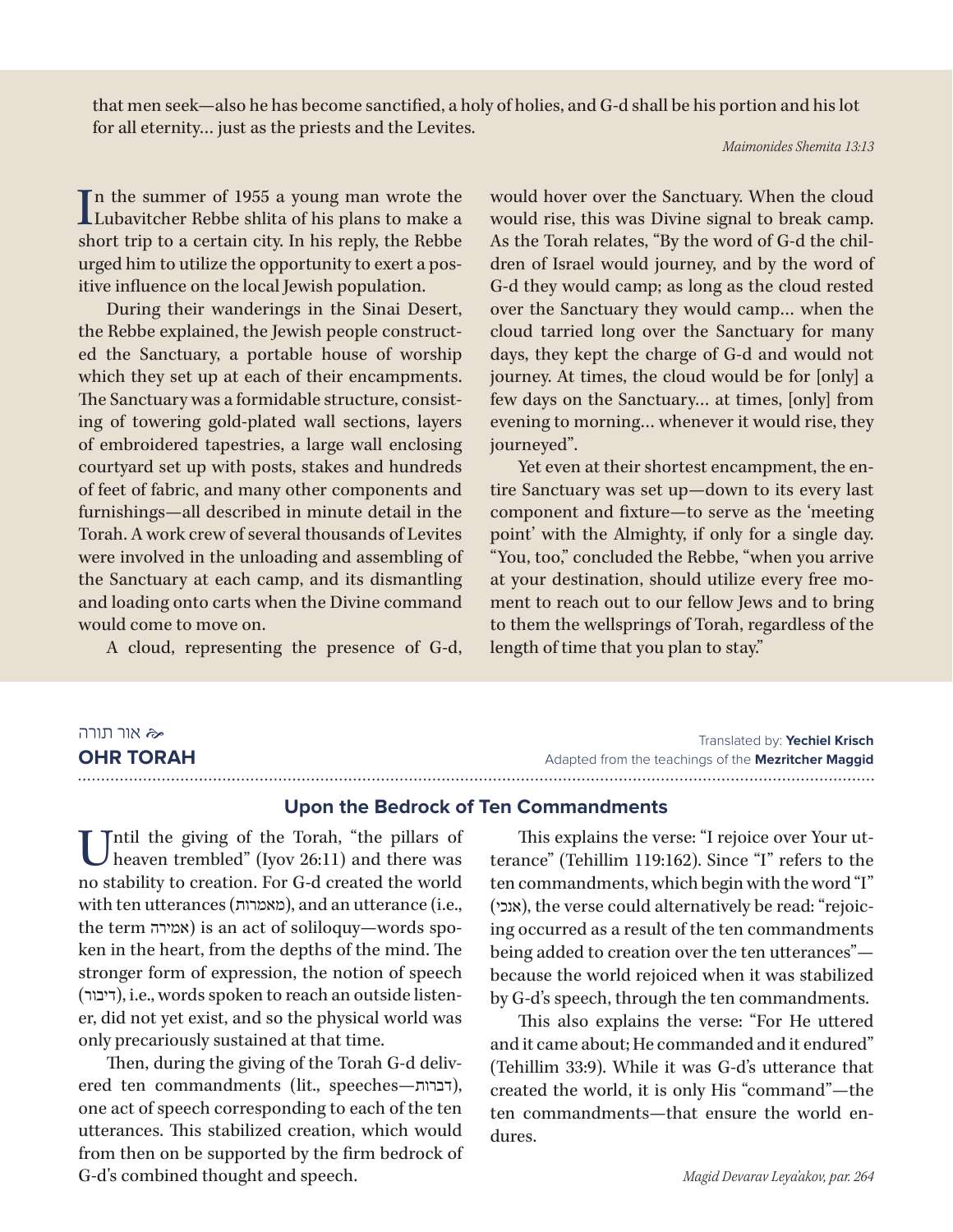## **The Legal Battle Over the Giving of the Torah**

#### **The Talmud:**

The Talmud relates that when Moshe ascended to receive the Torah, the angels wanted to know what he was doing there. When G-d told them that-Moshe had come to receive the Torah, the angels protested: "This beautiful concealed thing (Torah) You desire to give to one who is of flesh and blood?! Give Your glory upon the heavens!" (*Tehillim* 8:2)

G-d told Moshe to reply. So Moshe said: "The Torah states 'I am the L-rd your G-d who took you out of Egypt' (*Shemos* 20:2), did you (angels) descend to Egypt? … It goes on to say, 'Do not have any other gods' (*Ibid*, verse 3), are you dwelling among nations that serve idols?" Moshe then went on to include the rest of the Ten Commandments: "Do you labor … do you engage in commerce … do you have parents … does jealousy exist among you … do you have an evil inclination?"

The Talmud concludes that the angels then acknowledged that G-d was indeed correct in giving the Torah to man (*Shabbos* 88b).

#### **The Explanation:**

Commentators explain that the legal basis of the angels' point that "G-d's glory be given upon the heavens,'' rested on the law of *bar metzra*, a neighbor's right of preemption (See *Pnai Dovid* and *Rosh Dovid* ( from the Chida) on *parshas Yisro*). According to Jewish law, when one sells a field, the owner of the neighboring field has first rights of acquisition (*Bava Metzia* 108a). This is because it is convenient for an owner to have fields next to each other, and the Torah states: "You shall do that which is proper and good in G-d's eyes" (*Devarim* 6:18).

This, too, was the complaint of the angels. Since up to that time the Torah was concealed in the heavens, and the angels too are in the heavens, they felt they had the preemptive rights of the *bar metzra*.

Since the law of *bar metzra* was the legal basis for their protest, we must understand how Moshe's response neutralized their complaint.

The ultimate purpose of Torah is that through it the aim of creation may be fulfilled: "G-d earnestly desiring to have a dwelling in the nethermost level" (*Tanchuma, Naso* 16; *Tanya*, ch. 36). Just as a dwelling is a place where the person finds himself in his entire essence, so too G-d desired that His entire essence be found in the nethermost level. This is accomplished through Torah, for with regard to Torah, G-d says: "You are getting Me" (See *Vayikra Rabbah* 30:13).

Accordingly, the angels' complaint of *bar metz‑ ra* is entirely negated. For the law is that if the neighbor desires the land for farming while the alternate purchaser desires the property in order to build a house, then the field goes to the purchaser, inasmuch as "dwelling is more deserving, and the law of *bar metzra* does not apply" (*Bava Metzia*, ibid). Here, too, since the purpose of Torah is to make a domicile for G-d in the nethermost level, the law of *bar metzra* does not apply.

This is why Moshe replied: "Do you labor … do you engage in commerce, etc." Moshe, in effect, was saying that Torah is the province of the Jew, as he is associated with transforming this physical world into a dwelling for G-d.

The fact that Torah was not given to the celestial beings in no way implies that they are not in need of the Divine essence. For even within the higher realms, without the revelation of G-dliness brought about through Torah, there is only a glimmer of holiness. It is merely that the spiritual service of the Jewish people in this world effects the drawing down of G-d's essence within all worlds, higher as well as lower.

This is similar to the use of a lever when lifting a building. If the lever is placed on an upper level, only that part will be raised. Only when the lever is placed under the building—in the "nethermost level"—can the entire building be elevated.

This is why the Torah was given specifically in this world, the "lowest level, of which there is no lower" (*Tanya*, ibid). By doing so, the entire "edifice" of creation can be elevated.